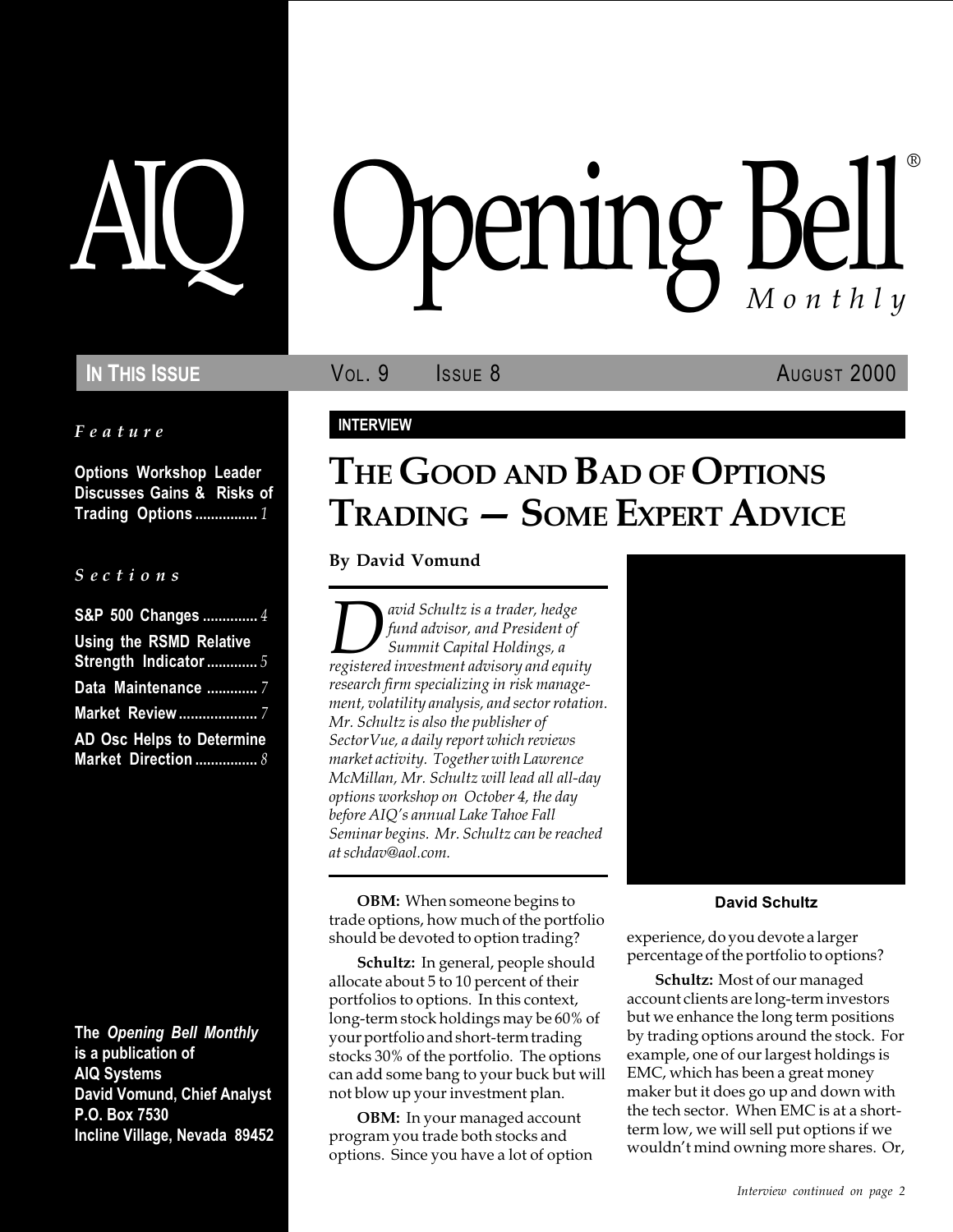#### INTERVIEW continued . . .

we buy call options when we are expecting a short-term pop to the upside.

I also sell calls if we are at a major top and we get a sell signal on the market. I am nervous every time I sell calls on a wealth builder like EMC but it has added some cash to the kitty. Trading options on a core holding leverages my time as well as my money. I am already watching every tick on EMC and feel comfortable with the stock. Why go looking for trouble somewhere else?

Experience has also taught me to be in cash more often with the trading side of the portfolio. I do not have a need to trade every day or every week.

Then again, I may go from cash to very leveraged when we get a buy signal from a very oversold position. This is when the market moves the most in the shortest time period. It is also when traders have the greatest fear. This is when it is most useful to have a tool like call options available with limited risk and unlimited upside.

**OBM:** Options involve leverage. How much leverage should be used?

Schultz: In general, if you are buying call options on a stock you should buy twice as many calls as you would shares of the stock. So if you normally buy 500 shares of a stock,

## PLEASE SEND CORRESPONDENCE TO:

Opening Bell Monthly G.R. Barbor, Editor P.O. Box 7530 Incline Village, NV 89452

AIQ Opening Bell Monthly does not intend to make trading recommendations, nor do we publish, keep or claim any track records. It is designed as a serious tool to aid investors in their trading decisions through the use of AIQ software and an increased familiarity with technical indicators and trading strategies. AIQ reserves the right to use or edit submissions.

For subscription information, phone 1-800-332-2999 or 1-775-831-2999.

 $\odot$  1992-2000 , AIQ Systems

| <b>Jt.</b> Position Analysis ADL - AID OptionExpert SP1<br>Ele View Help           |                                                                                    |                                                     |                                                 |                                              | 同区<br>Figure 1                   |
|------------------------------------------------------------------------------------|------------------------------------------------------------------------------------|-----------------------------------------------------|-------------------------------------------------|----------------------------------------------|----------------------------------|
| 6 E 5 F<br>이별한                                                                     | AOL.<br>٠                                                                          | 阿图<br>06/30/00                                      |                                                 |                                              |                                  |
| Position Analysis ADL                                                              |                                                                                    |                                                     |                                                 |                                              | 周回区                              |
| Analysis Information:<br>Strategy<br>Buy Dpfon<br>×<br>Computed Economic Analysis: | <b>Situation Data</b><br>Dunmit Price 51.56<br>Volatility 56<br>Interest Rate 5.69 | Find Pasifians<br>Position                          | Edn.                                            | Cleate                                       | <b>Inck</b>                      |
| Cash Bullay                                                                        | Dividend 0.00                                                                      |                                                     |                                                 |                                              |                                  |
|                                                                                    | Analysis Date 10/04/00                                                             |                                                     |                                                 |                                              |                                  |
| Margin Reg.                                                                        | Indicated Value 74.00                                                              |                                                     |                                                 |                                              |                                  |
| Commissions                                                                        | Position Capital 5000.00                                                           |                                                     |                                                 |                                              |                                  |
| Total Investment                                                                   |                                                                                    |                                                     |                                                 |                                              |                                  |
| Add Maint                                                                          | Option List<br>Pazition Braph                                                      | <b>Historical Chart</b>                             | <b>Real Time Chart</b>                          |                                              |                                  |
| <b>Heceipts</b>                                                                    | Ticker<br>Description                                                              | Bid<br><b>Ask</b>                                   | Volume<br>Op.                                   | Volue<br>匩                                   | Delta<br>$5 -$<br>×              |
|                                                                                    | A00 JJ<br>Oct '00 50 Eal<br><b>Look foot and Look</b><br>910 10                    | 7.174<br>6 7 N<br>14 3/4                            | 22<br>2628<br>ाऊ<br>last f                      | 7.62<br>33.B7<br>80 ZZ                       | 0.02<br>62.71<br>100.70<br>तिष्ट |
| Profit:                                                                            | <b>ANN JL</b><br>Oct '00 60 Eal                                                    | п.<br>3.174                                         | 53<br>31835                                     | 6.37<br>3.76<br>83.08                        | 39.70<br>0.02                    |
| Position ROI                                                                       | <b>ADD JM</b><br>Oct 100 65 Ext                                                    | 21/16<br>1.15/16                                    | 34<br>7230                                      | 2.59<br>77.10                                | 30.27<br>0.02                    |
| Cash ROI                                                                           | ADE AH<br>Jan 01 40 Eal                                                            | 15 3/4<br>15174                                     | 13<br>8333                                      | 15.53<br>33.79                               | <b>B1.87</b><br>0.01             |
|                                                                                    | ADE AS<br>43 3/4 DV<br>TD' ns L                                                    | 12.3/4<br>13174                                     | 2766                                            | 13.20<br>38 4B                               | 75.60<br>0.01                    |
| Delta                                                                              | ADE AL<br><b>STEM</b><br>Jan 111<br><b>ADF AT</b><br>46.174 E.M<br>Jan YII         | 12<br>12.1/2<br>11.1/4<br>11 3/4                    | 3904<br>571                                     | 1249<br>98.10<br>11.B1<br>97.41              | 73.42<br>0.02<br>71.21<br>0.02   |
|                                                                                    | <b>ATE AW</b><br>TD' ns L<br>47.172 DAI                                            | m<br>10 5/9                                         | 4339                                            | 11.15<br>96.53                               | <b>a</b> te<br><b>EB.38</b>      |
|                                                                                    | ADE AX<br>Jan 01<br>49 3/4 Dal                                                     | 97/9<br>10174                                       | 10<br>1701                                      | 10.53<br>95.52                               | 0.02<br>66.74                    |
|                                                                                    | <b>ADD AJ</b><br>Jan 111<br><b>100 E.M.</b>                                        | 9.3/9<br>9 3/4                                      | 1966                                            | <b>9.54</b><br>96.17                         | <b>Q.DZ</b><br>54.51             |
| 51<br>CallMM                                                                       | <b>ADD AF</b><br>Jan 01 52 1/2 Eal                                                 | 8.5/8<br>81/4                                       | 12<br>6470                                      | 8.85<br>95.37                                | 60.07<br>0.02                    |
| $\overline{47}$<br><b>Put MIV</b>                                                  | <b>STIL SK</b><br>Til an Yff                                                       | 718<br>17172                                        | छा<br>13003                                     | 83 D.S<br>17. P.S                            | 55.71<br>तिष्ट                   |
|                                                                                    | <b>ARR AF</b><br>Jan VII - 57 172 Eal<br><b>APPLET</b><br>Law Mill, CVI Platt      | 6.1/8<br>6.1/2<br><b>MENT BY</b><br><b>WE BE AN</b> | 5<br>7227<br><b>Second</b><br><b>STATISTICS</b> | 6.87<br>9155<br><b>PER</b><br><b>PMT PWT</b> | 51.49<br>0.02<br>47, 88          |
| 111<br><b>Pub/Call Ratio</b>                                                       |                                                                                    |                                                     |                                                 |                                              |                                  |

you would buy 10 option contracts, the equivalent of 1,000 shares of stock. There is an old saying that goes along with this - Have a hunch? Bet a bunch. Hunch is wrong? Bunch is gone.

#### OBM:

What if you are a put seller?

Schultz: When you sell a put you are agreeing to buy stock at a certain price. Never sell more puts than you can afford to buy the underlying shares for. You will never

get in trouble if you are willing and able to purchase the shares. You simply buy a great stock at a lower price. If you contract to buy a boatload of stock by selling too many puts and it wiggles the wrong direction, you will sink your portfolio.

OBM: I've heard that about 90% of all options expire worthless. If this is the case, Should people just sell

options and rarely buy options?

Schultz: Before options exchanges and pricing models like Black-Scholes came into use, options traded by appointment and were very

"In general, if you are buying call options on a stock you should buy twice as many calls as you would shares of the stock....When you sell a put you are agreeing to buy stock at a certain price - never sell more puts than you can afford to buy the underlying shares for.

expensive. This gave a clear advantage to the seller. Now, everyone knows the theoretical price and trading is very efficient. Options are priced so neither the buyer nor seller has an advantage. AIQ's

OptionExpert does a good job of letting you know what the option price should be and what it will do when the stock moves. These days, about 55% of options are traded out before they expire, about 10% are exercised, and only about 35% expire worthless. Buyers and sellers have an equal chance.

**OBM:** How important is the choice of which broker to use?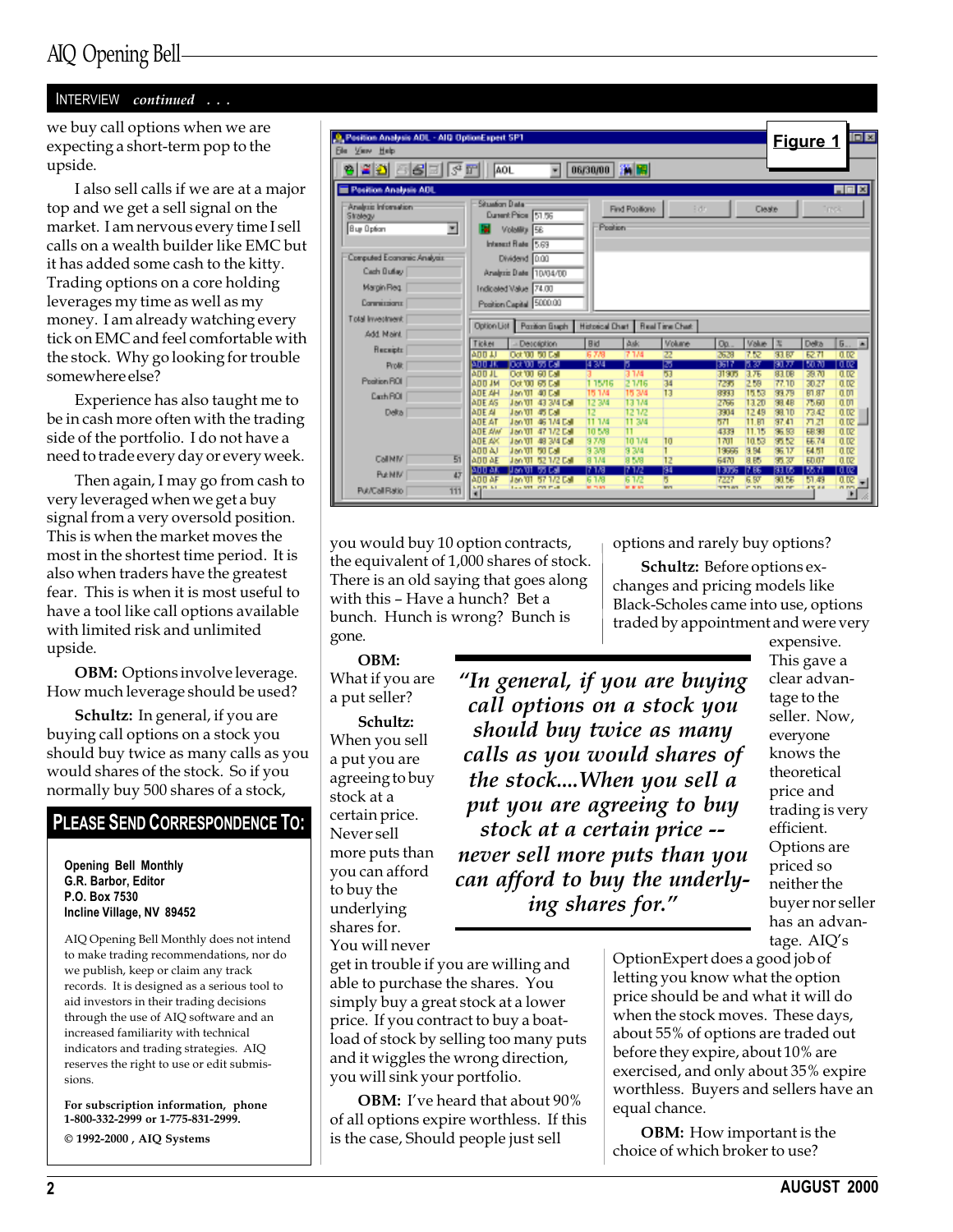#### INTERVIEW continued . . .

Schultz: The choice of broker is extremely important because most brokers do not understand the use of options. One simple test is to see if they can take limit orders or stop orders on options. If not, it probably means they do not have people on the floor of the exchange to execute your order. This is a big factor. Good execution and guidance is more important than a cheap commission.

**OBM:** How much of a liquidity problem is there for index and equity options?

Schultz: Broad based index options like the OEX or QQQ, which track S&P100 and the Nasdaq 100 index, are very liquid and efficiently priced. Equity options are much less so. You want to stick to the most active options in order to reduce trading costs.

OBM: Unlike stocks, there is an end of the year tax situation with options. Can you explain this?

Schultz: Based on the December 31 value, you pay taxes on an index option as if you closed out your position. I generally do close out all my options before the end of each year. Also, broad-based index options are taxed 60% long term and 40% short term, regardless of your holding period.

Additionally, buying a put on a stock freezes your holding period in figuring long-term capital gains for a stock holding. Be aware there are different rules for options and do not assume your accountant knows this. Make your accountant look it up.

OBM: What general guidelines do you give to option buyers?

Schultz: Time is an enemy of option buyers so it is a good idea to buy an option about twice as long as you think it will take for the stock to move. If you expect the market to move in a month or two, then buy an option two to four months out. As a rule, you should never own an option



in the month that it expires. Buy in the money or at the money options.

I also prefer to buy options on stocks that are priced at least \$25 and preferably \$50 or more. It is easier for a \$100 stock to move \$5 than a \$25 stock to move \$5 and the options are

Before options exchanges and pricing models like Black-Scholes came into use, options traded by appointment and were very expensive. This gave a clear advantage to the seller. Now, everyone knows the theoretical price and trading is very efficient... neither the buyer nor seller has an advantage.

> cheaper on a relative basis for the more expensive stocks.

OBM: What guidelines do you give to option writers?

Schultz: Always be willing and able to perform what you have agreed to in the option contract. If you sell a call, then you are agreeing to sell the stock at a certain price. If that is the case, you better have the shares ready

if they are called away. If you agree to purchase stock at a certain price by selling a put, you better have the cash or reserves to buy it. You may not be happy but you have to be able to fulfill the contract. By preparing for the worst case, you'll be able to come back

> and play another day. Because time premium decays the quickest in the last month, I prefer to sell options that are one or two months away from expiration. This also allows me to use some repair strategies if the market goes against me.

**OBM:** Can you give us an example of an option purchase and explain how AIQ's OptionExpert can be used to determine which option was purchased?

Schultz: Let's take for example AOL. If we feel AOL will get government approval of the TWX merger by Oct 4 (the date of our AIQ options seminar) and rally to its recent highs of \$74, which call should we buy?

Looking at OptionExpert's Option List (Figure 1), we highlight two

Interview continued on page 4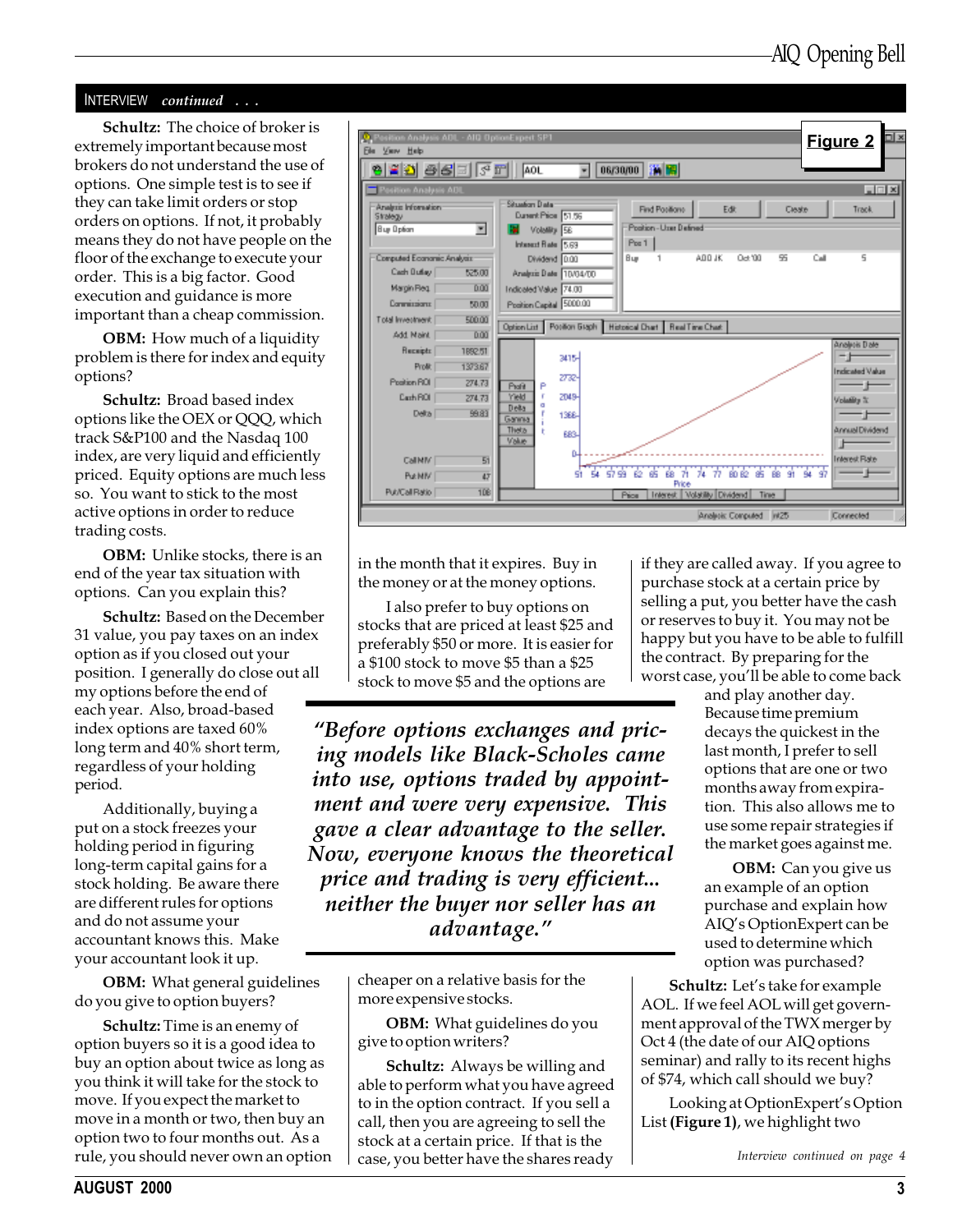## AIQ Opening Bell

#### INTERVIEW continued . . .

options - the Oct 55 call which trades at 5 and the Jan 55 call trading at 7 1/2. Both have similar deltas, 51 and 56, with the slight advantage of a larger delta in the January option. The January option will make more money for the same move in AOL stock.

A Profit Graph using October 4 as the target date also shows a difference in risk. If the stock only rallies to \$57, the October option will be worthless while the January option still carries some value (Figure 2 and Figure 3).

The illustrations show that the longer term option, while more expensive, has greater profit potential and less risk over the limited time frame of October. We'll see what this position does and review it at our options seminar.

OBM: Can you explain what a delta is, using the AOL example?

Schultz: The Delta is how much an option will move for every point the stock moves. A delta of 50 means the option will move about 50 cents for every dollar the stock moves. In the above example, the October option would move 51 cents and the January option 56 cents for every dollar AOL

stock moves up.

OBM: What sell strategy do you suggest for option buyers?

Schultz: First of all, use

time stops and perhaps a price stop of 50%. If you own an option, you should always be within one strike price of the stock. If you own a call with a 50 strike price, close it out if the stock gets below 45.

Taking profits is difficult because you cannot just let it sit. Initially, you may want to have specific profit targets like doubling your money then review the trades and circumstances to see if you are leaving money on the table.

It takes a bunch of trades to get a



good sample of how things work and how you will react emotionally to different circumstances.

OBM: What about option writers?

Schultz: When selling options, if you are right the option will just expire and you do not need to do anything. If

"AIQ's OptionExpert does a good job of letting you know what the option price should be and what it will do when the stock moves."

substantially all of the profit is made in a shorter time period, for instance should I sell a call at \$3 and it is now

worth  $\frac{1}{2}$  a point, I usually buy the option back. There is no reason to leave the bag open for the profits to jump out of.

If the position moves against you, then take your lumps early and move on to another trade. Avoid getting buried in a trade, hoping it will come back some day. This is also true of repair strategies. You can roll an option out once or twice, but if it continues to chew on your leg then move on to something else.

These are all good topics to cover

at the Tahoe seminar. I encourage people to bring some examples and we will review them.

**OBM:** Thank you for sharing your thoughts with us and we look forward to seeing you at our Tahoe seminar in October.  $\blacksquare$ 

#### S&P 500 Changes

#### The following are changes to the S&P 500 Index and Industry Groups:

Sanmina Corp (SANM) replaces Warner Lambert (WLA). SANM is added to the Electronics-Instrumentation (ELECTRIE) group.

JDS Uniphase (JDSU) replaces Rite Aid (RAD). JDSU is added to the Communications Equipment (COMMUNEQ) group.

Palm Inc. (PALM) replaces 3Com Corp. (COMS). PALM is added to the Computers-Hardware (COMPUTEH) group.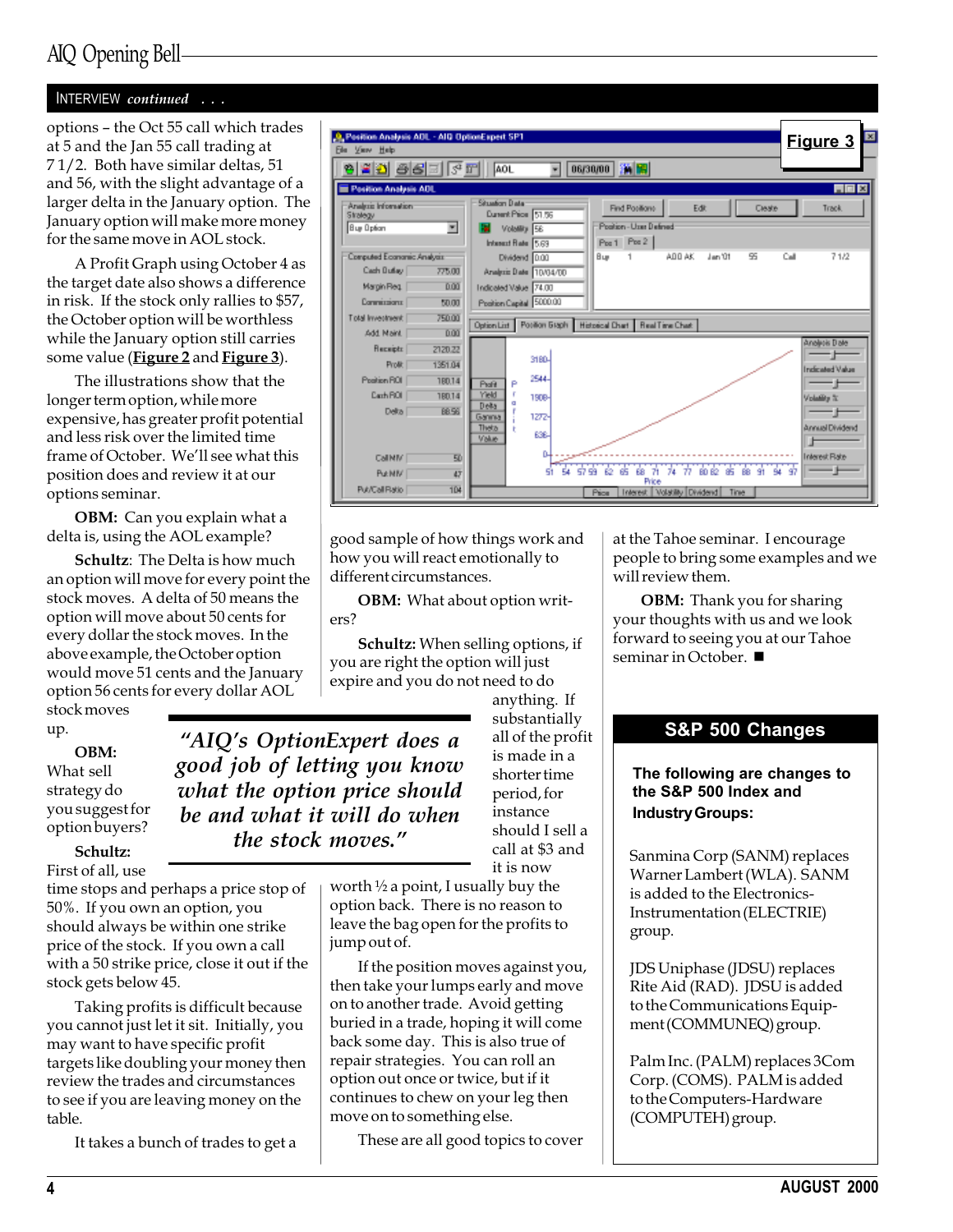#### TESTING THE RSMD INDICATOR

# WHICH TYPE OF STOCKS WILL BE LEADERS? USE THE RELATIVE STRENGTH INDICATOR

By David Vomund

#### DAVID VOMUND

There are times when it is best to<br>be in large cap stocks and there<br>are times when it is best to be ir<br>Nasdaq stocks. In like manner, there be in large cap stocks and there are times when it is best to be in are times when one should concentrate in growth stocks and there are times when one's concentration should be in value stocks. To help determine which type of stocks will be leaders, use the Relative Strength indicator.

Relative Strength compares the strength of one security or index to another security or index. We will concentrate on the RSMD SPX indicator. The RSMD SPX is the Relative Strength of the displayed ticker (stock or index) to the S&P 500 index.

Relative Strength is most often computed by dividing the price of one security by the price of another. With the RSMD indicator, we smooth the resulting value by applying the formula for the MACD indicator. The faster line (typically green) is computed as the difference between two moving averages on relative strength and is called the Difference Line. The second line (typically blue) is an exponentially smoothed average of the Difference Line and is called the Signal Line. The constants for this indicator are identical to the MACD indicator.

When the Difference Line is rising and is above the Signal Line, then the plotted security is outperforming the S&P 500. The opposite is true when the Difference Line is falling and is below the Signal Line.

Comparing the Nasdaq Composite to the S&P 500 using the RSMD SPX indicator has become an impor-



tant part of my analysis. First, it serves as a good market timing tool. When the Nasdaq is outperforming, it indicates that traders are willing to take aggressive positions and are seeking maximum profit. Generally, these are bullish time periods.

When the S&P 500 takes leadership over the Nasdaq, then it implies people are moving to more conservative stocks and are seeking safety. The market rarely has a strong rally when the RSMD SPX favors the S&P 500.

Comparing the Nasdaq Composite to the S&P 500 also tells whether it is best to be in growth stocks or value stocks. The Nasdaq Composite is an outstanding measure of growth stock performance. Since the S&P 500 is a diversified index and contains most of the large-cap old economy stocks, it can be used to measure the performance of value stocks.

When the RSMD SPX indicator favors the Nasdaq Composite, buying aggressive high relative strength stocks generally works well. When the indicator favors the S&P 500 index, however, it is generally a good time to hold a conservative and well diversified portfolio. It is during these times that growth investors often give back their gains.

Short-term traders will prefer to use a daily chart of the RSMD SPX while long-term traders will prefer a weekly chart. Using the default parameters, I've found that the daily chart acts too quickly and gives too many whipsaws while the weekly chart is too slow and misses too much of the price movement.

I could have adjusted the indicator parameters to fit my need. Instead, Ive changed the way I interpret the

Testing RSMD Indicator continued on page 6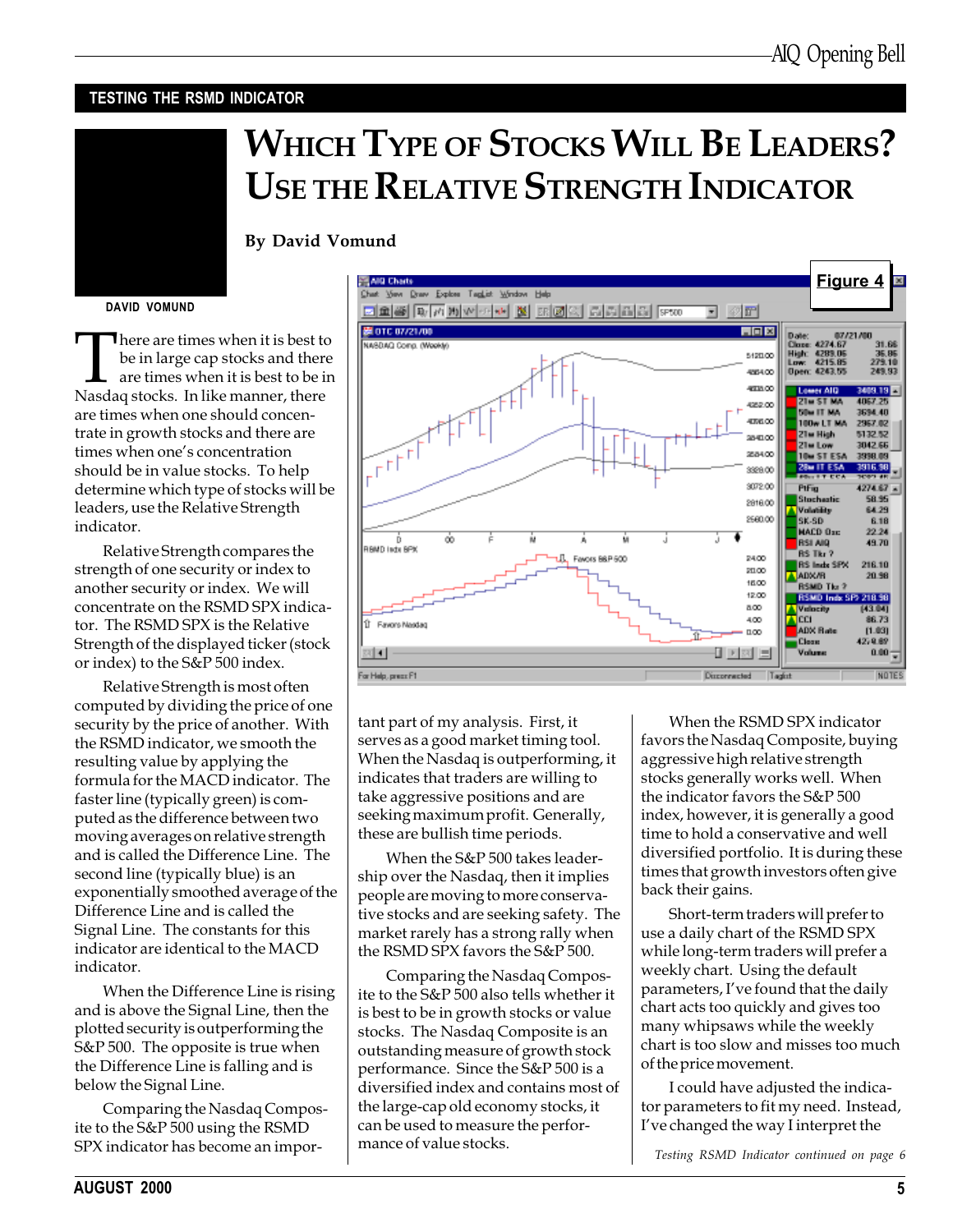TESTING THE RSMD INDICATOR continued . . .

weekly chart. Rather than relying on crossovers, I look at the direction of the weekly RSMD SPX indicator. Under my interpretation, a trend is in place once the Difference Line (the fast line) moves two weeks in the same direction.

Let's clarify this with an example. In **Figure 4** we see the Nasdaq Composite and its RSMD SPX indicator. From November through mid-March the indicator is rising, which implies the Nasdaq Composite is outperforming the S&P 500. This also implies growth stocks are outperforming value stocks.

In mid March, the indicator began to fall. Rather than waiting for the Difference Line to drop below the Signal Line, we simply wait for the indicator to fall for two straight weeks before we shift our assets out of growth stocks. Similarly, the indicator rose for two weeks in mid-June. This signaled a shift to Nasdaq stocks four weeks before the actual crossover.

Using this method of analysis, it is important that you look at the graph for direction changes rather than using the number next to the indicator. The number to the right of the indicator is meaningless.

How has this method of analysis worked in the past? We tested the indicator's signals going back to 1995. In Table 1 the first two columns show the dates that the RSMD SPX indicator shifted directions for two weeks. The third column shows whether relative strength favors the Nasdaq Composite or the S&P 500. When relative strength favors the Nasdaq, our strategy buys the Nasdaq Composite. When relative strength favors the S&P 500, then our strategy buys the S&P 500 index.

The fourth column shows our trading results. The final two columns show the percentage return figures for the Nasdaq and the S&P 500.

Looking at the Summary Statistics, we see that the S&P 500 returned 222%, with compounding. The Nasdaq Composite doubled the S&P

| <b>RSMD Indicator Test Results</b><br>Updated through July 20, 2000 |              |                                |                        |                   |                             |  |
|---------------------------------------------------------------------|--------------|--------------------------------|------------------------|-------------------|-----------------------------|--|
| Entry<br>Date                                                       | Exit<br>Date | Rel. Strength<br><b>Favors</b> | Trading<br>Index % Ch. | Nasdaq<br>$%$ Ch. | <b>S&amp;P 500</b><br>% Ch. |  |
| 1/13/95                                                             | 2/5/95       | Nasdaq                         | 1.30                   | 1.30              | 2.72                        |  |
| 2/5/95                                                              | 2/17/95      | S&P 500                        | 0.70                   | 1.93              | 0.70                        |  |
| 2/17/95                                                             | 9/22/95      | Nasdaq                         | 33.85                  | 33.85             | 20.70                       |  |
| 9/22/95                                                             | 2/23/96      | S&P 500                        | 13.30                  | 6.11              | 13.30                       |  |
| 2/23/96                                                             | 6/14/96      | Nasdaq                         | 8.53                   | 8.53              | 1.03                        |  |
| 6/14/96                                                             | 9/6/96       | S&P 500                        | $-1.53$                | $-6.08$           | $-1.53$                     |  |
| 9/6/96                                                              | 10/25/96     | Nasdaq                         | 7.30                   | 7.30              | 6.90                        |  |
| 10/25/96                                                            | 12/13/96     | S&P 500                        | 3.95                   | 5.10              | 3.95                        |  |
| 12/13/96                                                            | 12/27/96     | Nasdaq                         | 0.50                   | 0.50              | 3.86                        |  |
| 12/27/96                                                            | 1/10/97      | S&P 500                        | 0.36                   | 3.15              | 0.36                        |  |
| 1/10/97                                                             | 2/14/97      | Nasdaq                         | 2.64                   | 2.64              | 6.45                        |  |
| 2/14/97                                                             | 5/9/97       | S&P 500                        | 2.02                   | $-2.35$           | 2.02                        |  |
| 5/9/97                                                              | 10/24/97     | Nasdaq                         | 23.66                  | 23.66             | 14.17                       |  |
| 10/24/97                                                            | 1/30/98      | S&P 500                        | 4.10                   | $-1.91$           | 4.10                        |  |
| 1/30/98                                                             | 5/29/98      | Nasdaq                         | 9.85                   | 9.85              | 11.28                       |  |
| 5/29/98                                                             | 7/2/98       | S&P 500                        | 5.10                   | 6.47              | 5.10                        |  |
| 7/2/98                                                              | 8/28/98      | Nasdaq                         | $-13.43$               | $-13.43$          | $-10.40$                    |  |
| 8/28/98                                                             | 11/6/98      | S&P 500                        | 11.09                  | 13.23             | 11.09                       |  |
| 11/6/98                                                             | 2/26/99      | Nasdaq                         | 23.24                  | 23.24             | 8.53                        |  |
| 2/26/99                                                             | 4/9/99       | S&P 500                        | 8.88                   | 13.33             | 8.88                        |  |
| 4/9/99                                                              | 4/23/99      | Nasdaq                         | $-0.09$                | $-0.09$           | 0.63                        |  |
| 4/23/99                                                             | 7/2/99       | S&P 500                        | 2.53                   | 5.80              | 2.53                        |  |
| 7/2/99                                                              | 8/20/99      | Nasdaq                         | $-3.38$                | $-3.38$           | $-3.93$                     |  |
| 8/20/99                                                             | 9/3/99       | S&P 500                        | 1.54                   | 7.35              | 1.54                        |  |
| 9/3/99                                                              | 10/29/99     | Nasdaq                         | 4.34                   | 4.34              | 0.42                        |  |
| 10/29/99                                                            | 11/12/99     | S&P 500                        | 2.43                   | 8.59              | 2.43                        |  |
| 11/12/99                                                            | 3/24/00      | Nasdaq                         | 54.08                  | 54.08             | 9.41                        |  |
| 3/24/00                                                             | 6/23/00      | S&P 500                        | $-5.63$                | $-22.52$          | $-5.63$                     |  |

6/23/00 7/20/00 Nasdaq 8.55 8.55 3.80

#### Summary Statistics:

Percentage Returns with Compounding Trading Return = 533.32% Nasdaq Return  $=$  448.23% S&P 500 Return= 221.75%

500's return, gaining 448%.

While it would be hard to beat the Nasdaq's return over this time period, if you switched between the S&P 500 and the Nasdaq Composite based on relative strength, then you would have a 533% return.

Traders can actually follow the strategy used in our study. The SPDR (SPY) can be purchased when the S&P 500 is outperforming, and the Nasdaq 100 tracking stock (QQQ) can be purchased when the Nasdaq is outperforming.

Average = 7.23 6.87 4.29

Even if you don't follow this actual strategy, it is important to monitor this indicator because it tells a lot about the market environment and where to concentrate your investments.  $\blacksquare$ 

 $\mathsf{\overline{1}}$  Table 1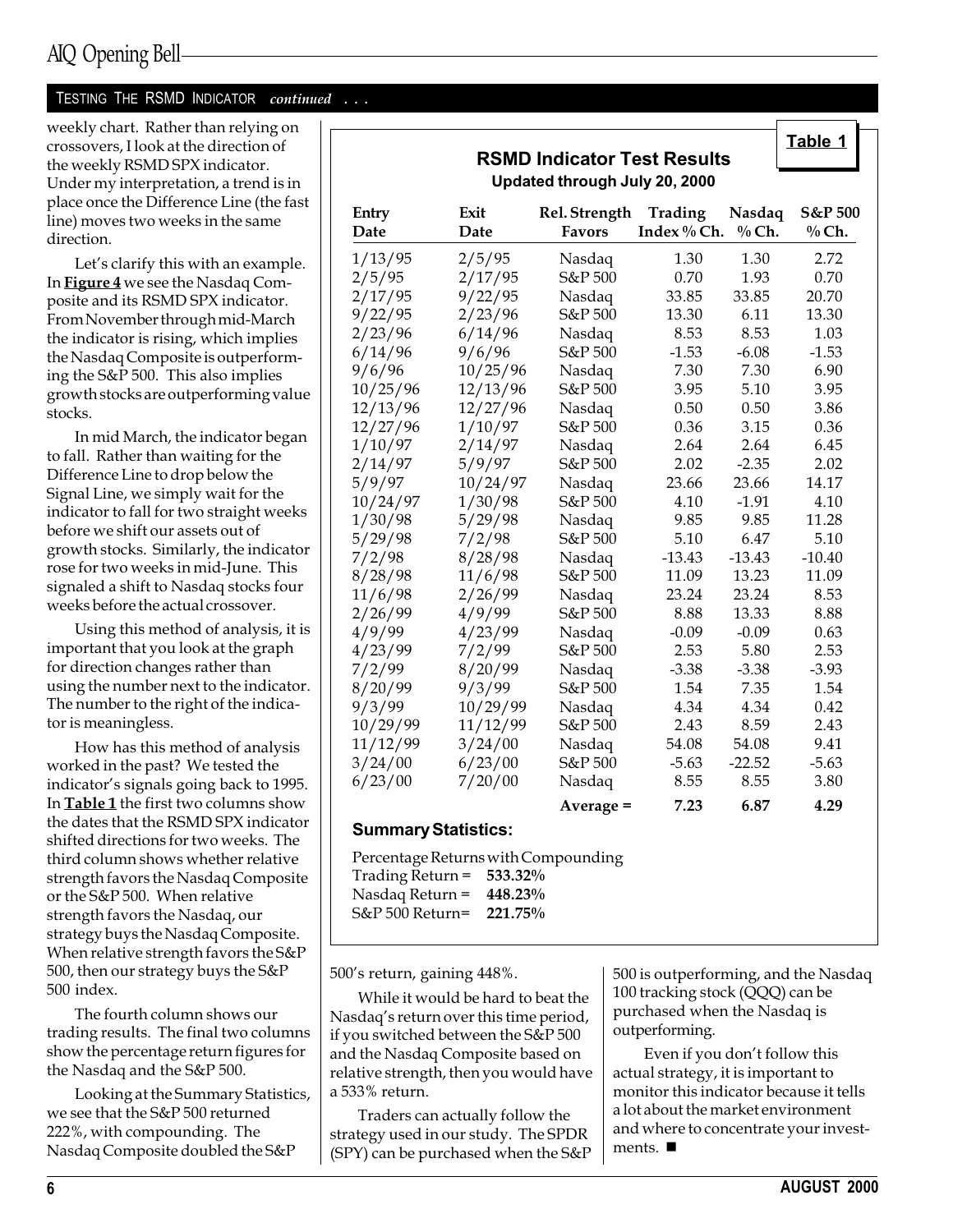#### MARKET REVIEW

At the end of June, the AIQ market  $\blacktriangle$  timing model switched to a buy mode with a 97 up signal. This was immediately followed by a 99 up signal on July 3. The Phase indicator increased and confirmed this second signal on the same day.

A broad-based rally followed the buy signals and lasted to the middle of the month. Since many stocks participated in the advance, the Advance/ Decline Line increased to a fourmonth high.

As the market rallied, the technical picture began to deteriorate. On July 15, the Market Log report showed that about 80% of the stocks giving unconfirmed signals were on the sell side. The market began to fall and a confirmed 95 down signal was registered on July 24. The unconfirmed sell signals for many of the stocks became confirmed as the market moved lower. On the day of the

market timing sell signal, 78% of the stocks giving confirmed signals were on the sell side.

Two key indicators played a role in the market timing sell signal. Volume Accumulation Percent was negative and moving lower at the time of the signal. In addition, the Stochastic indicator had recently registered a sell signal  $(Figure 5)$ .

The market immediately moved lower after the July 24 downside signal. Between that date and the end of the month, the Dow only dropped 1.5% but more damage was done in the Nasdaq growth stocks. Over the same time period, the Nasdaq Com-



posite fell 5.4%.

For the month, Brokerage was the best performing group, increasing 25%. The worst performing groups were Building Materials, Computers-Software, Electronics, and Gold Mining. All four of these groups fell about  $17\%$ .

#### STOCK DATA MAINTENANCE

#### The following table shows past and future stock splits and large dividends:

| <b>Stock</b>            | Ticker      |     | Split/Div. Approx. Date | <b>Stock</b>                  | Ticker      |     | Split/Div. Approx. Date |
|-------------------------|-------------|-----|-------------------------|-------------------------------|-------------|-----|-------------------------|
| AEPCo.                  | <b>QEPC</b> | 5:4 | 08/02/00                | Silicon Image                 | <b>SIMG</b> | 2:1 | 08/21/00                |
| Natural Microsystems    | <b>NMSS</b> | 2:1 | 08/08/00                | Cable Design Tech.            | <b>CDT</b>  | 3:2 | 08/22/00                |
| Biomet Inc.             | <b>BMET</b> | 3:2 | 08/09/00                | <b>Advanced Micro Devices</b> | AMD         | 2:1 | 08/22/00                |
| Syncor Int'l            | <b>SCOR</b> | 2:1 | 08/10/00                | Affymetrix Inc.               | <b>AFFX</b> | 2:1 | 08/22/00                |
| Altera Corp.            | <b>ALTR</b> | 2:1 | 08/11/00                | Protein Design Lab            | <b>PDLI</b> | 2:1 | 08/23/00                |
| Bed Bath & Beyond       | <b>BBBY</b> | 2:1 | 08/14/00                | Inhale Therap                 | <b>INHL</b> | 2:1 | 08/23/00                |
| <b>Silicon Graphics</b> | SGI         | 3:1 | 08/14/00                | Vertex Pharm                  | <b>VRTX</b> | 2:1 | 08/24/00                |
| Direct Focus            | <b>DFXI</b> | 3:2 | 08/15/00                | <b>Extreme Networks</b>       | <b>EXTR</b> | 2:1 | 08/25/00                |
| Actuate Corp.           | <b>ACTU</b> | 2:1 | 08/15/00                | Waters Corp.                  | <b>WAT</b>  | 2:1 | 08/28/00                |
| <b>CORTherapeutics</b>  | <b>CORR</b> | 2:1 | 08/16/00                | Citigroup Inc.                | C           | 4:3 | 08/28/00                |
| Catalina Marketing      | <b>POS</b>  | 3:1 | 08/18/00                | AtmelCorp.                    | <b>ATML</b> | 2:1 | 08/28/00                |
| Proxim Inc.             | <b>PROX</b> | 2:1 | 08/21/00                | Merrill Lynch                 | <b>MER</b>  | 2:1 | 09/01/00                |

#### Trading Suspended:

Arvin Industries (ARV), Champion Int'l (CHA), Hadco Corp. (HDC), Hartford Live Inc. (HLI), Hussmann Int'l (HSM), PairGainTech. (PAIR), Rexall Sundown (SAFT), Shoney's Inc. (SHN), UnionPacific Resources (UPR), Warner-Lambert (WLA)

#### Name/Ticker Changes:

Carolina Power & Light (CPL) to CPL Energy Inc. (CPL) Grey Advertising (GREY) to Grey Global Group (GREY)